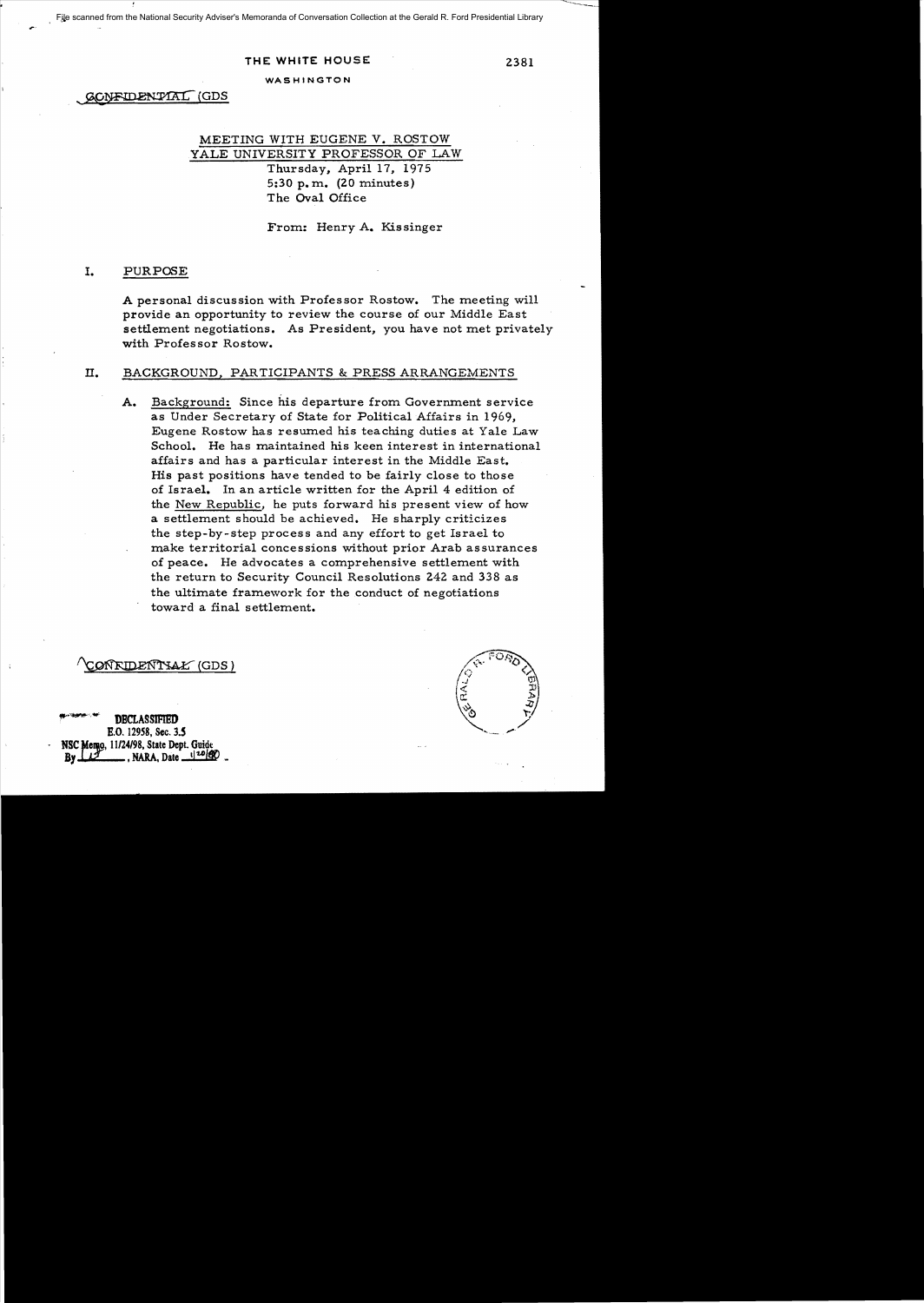He suggests, finally, that a return to Geneva might be desirable, in that a renewed Geneva Conference would be squarely based on the Security Council Resolutions. He sees no sensible alternative to inclusion of the Soviet Union in the negotiations, and concludes that a primary goal of US policy should be to induce the Soviet Union to accept peace based on the Security Council Resolutions for which they voted.

- B. Participants: Professor Rostow and Secretary Kissinger
- C. Press Arrangements: White House photo session at the beginning of the meeting.

## Ill. TALKING POINTS

-- I am pleased that we have been able to meet. We share a deep interest in foreign affairs and a mutual concern about the future course of the US in the inte rnational a rea.

A. Middle East

- -- I would appreciate your views about the course of settlement efforts in the Middle East.
- -- Let me give my own perception. In brief review, our strategy has been developed against the six years of political stalemate which preceded the. October War of 1973. As you know, the Israelis sought recognition from the Arabs and secure borders different from those of 1967; the Arabs refused to recognize Israel but sought a full return to the 1967 borders and Israeli recognition of the "rights of the Palestinians." These positions were irreconcilable, all negotiation efforts failed, and the ensuing stalemate led straight to the October War.
- -- The war changed the power relationships and the perceptions of Israel and the Arabs. Both recognized that there had to be movement toward a settlement. But they did not know how; the barrier of a generation of hatred and suspicion was too great to be broken down all at once and allow an overall settlement. We judged that the most practical approach was to proceed by a series of small steps, thereby building mutual confidence and demonstrating that

1>

)<br>/ J:J

.,...

ONFIDENTIAL (GDS)  $\begin{picture}(100,100) \put(0,0){\line(1,0){100}} \put(10,0){\line(1,0){100}} \put(10,0){\line(1,0){100}} \put(10,0){\line(1,0){100}} \put(10,0){\line(1,0){100}} \put(10,0){\line(1,0){100}} \put(10,0){\line(1,0){100}} \put(10,0){\line(1,0){100}} \put(10,0){\line(1,0){100}} \put(10,0){\line(1,0){100}} \put(10,0){\line(1,0){100$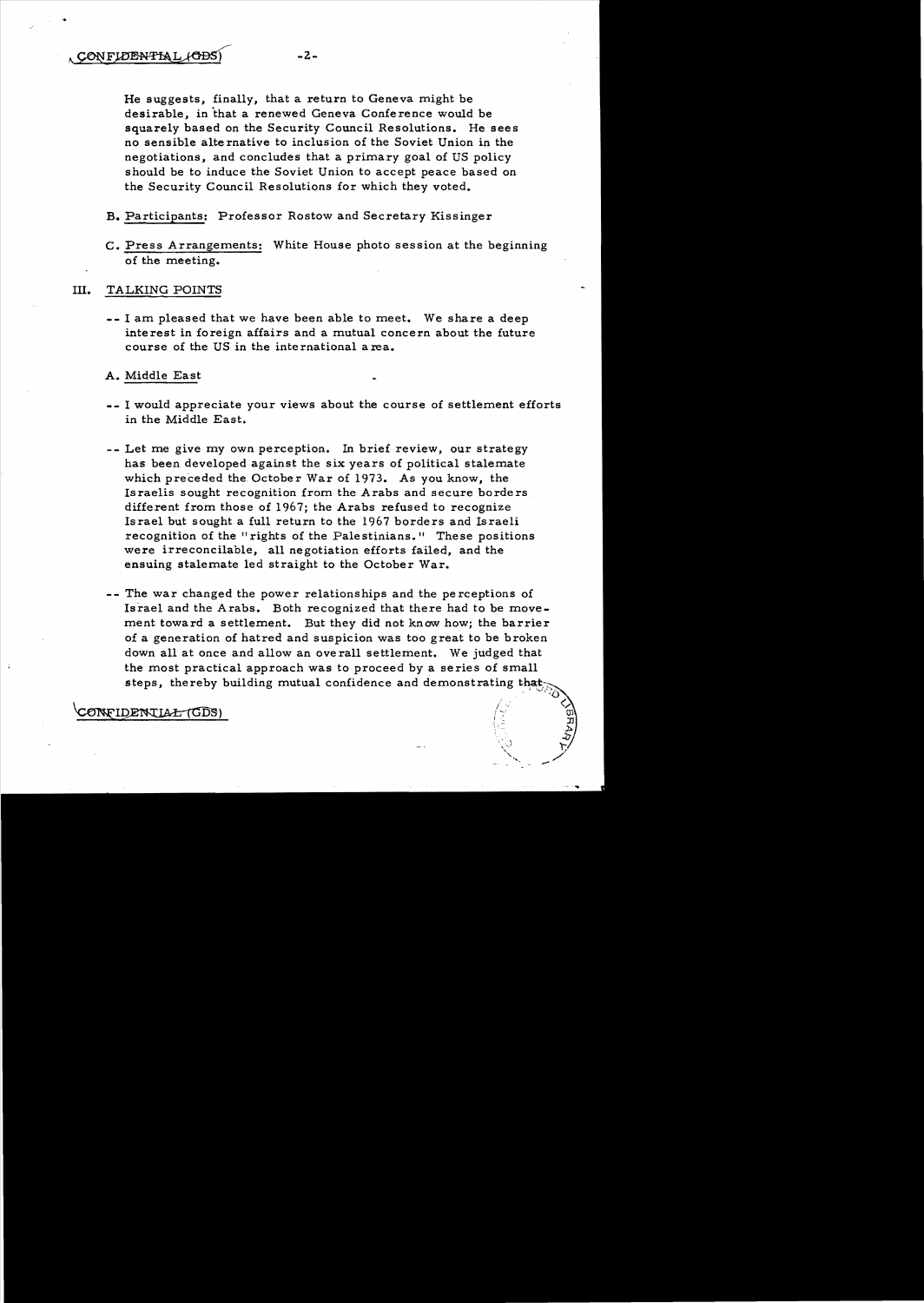- 3

agreements, once made, could be respected. Israel was strongly in favor of this approach, preferring to set aside earlier diplomatic efforts based on Security Council Reso lution 242 and discussions between the US and the USSR.

- -- The initial disengagement agreements with Egypt and Syria convinced the Arabs, as well, that the step-by-step approach was the best, and that the route to a settlement in the Middle East was through the United States rather than the USSR. There was also a substantial improvement in our bilateral relations with Arab states, while the USSR was losing ground. The immediate post-war pressures on Israel from the USSR, Western Europe and Japan disappeared.
- -- A certain degree of momentum was required to sustain this favorable situation, however. We had been in the closest possible contact with Israel since last July on how this could best be done and we agreed to their suggestions on tactics and timing. However, on two occasions Israel's judgment was that it could not afford to meet the minimal conditions needed for an agreement: first by Jordan prior to Rabat, and most recently by Egypt.
- -- It may be that Israel did not receive the quid pro quo it desired in the strict, legal terms of the agreement which Sadat was willing to accept. But the biggest quid pro quo was outside the agreement, namely enabling the United States and Israel to continue to control the negotiating process, keeping Soviet influence at a low level in the Middle East, and allowing Sadat and other Arab moderate leaders to dominate the radicals and continue to work for a peaceful settlement with recognition of Israel and its right to live in peace. Unfortunately, there was no agreement.
- -- We are now faced with a breakdown of the negotiations and probably an eventual resumption of hostilities unless further movement in some context becomes possible. The U. S. is prepared to go to Geneva, but retaining control of the talks or protecting Israel's interests~ as we have been able to do thus far, is very problematical in that context. The Israelis themselves see the dangers of this. They have no wish to have the Soviets share in establishing the terms of their future survival. Yet there is no realistic alternative in view.

 $\mathbb{R}$  .  $\mathbb{R}$  $\sqrt{v}$  .  $\sqrt{v}$  $\sqrt{2}$ 

CONFIDENTIAL YGDS